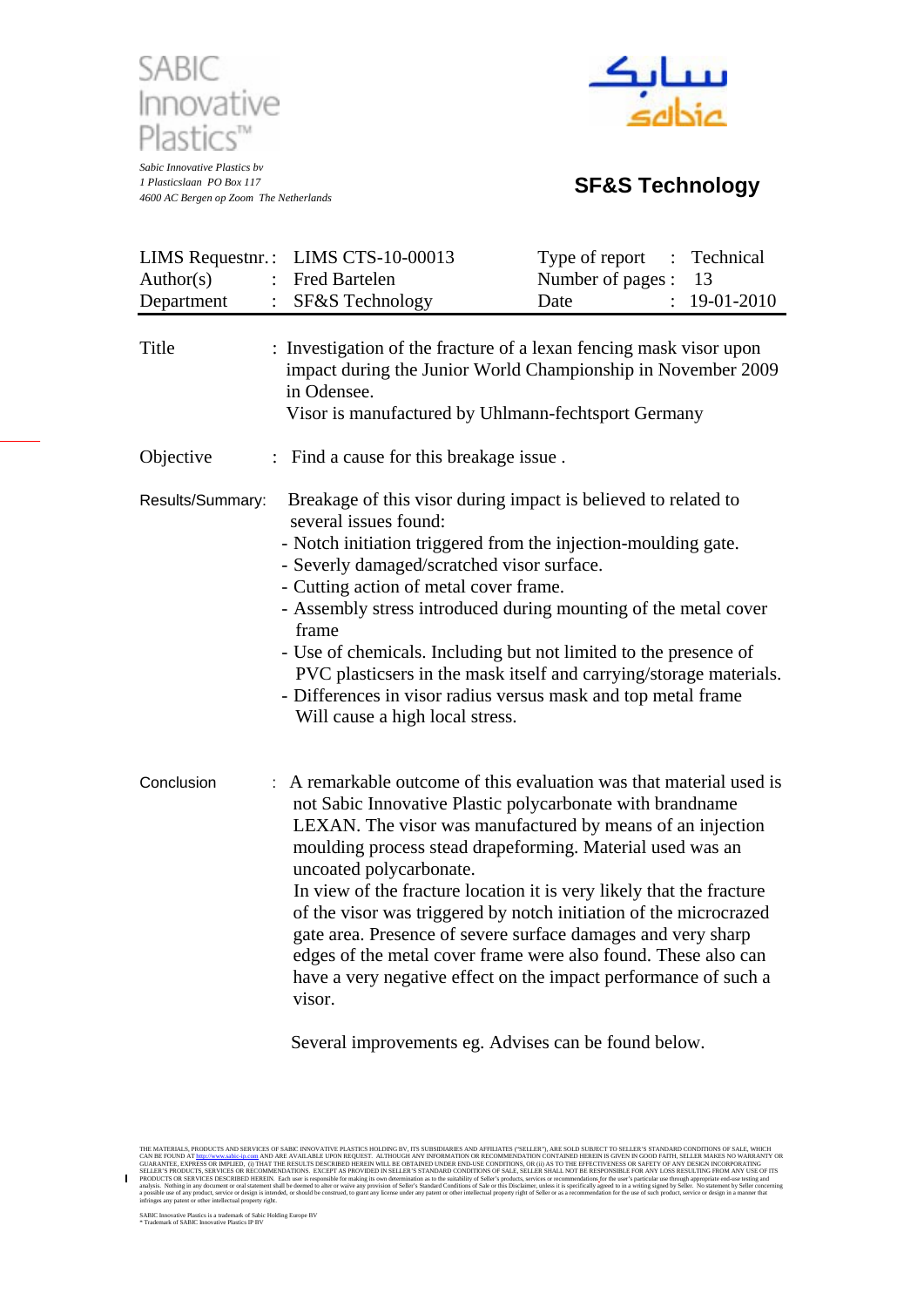| Keywords | : Lexan CTG/AF. Uhlmann-fechtsport. fencing mask window. |
|----------|----------------------------------------------------------|
|          | impact, fracture mechanics                               |

## **Introduction:**

For better understanding of the encountered issue (breakage of lexan) an abstract is given below on the effect of notches on polycarbonate.

## **1. Effect of notches on Polycarbonate**

The strength of materials is often lower than can be expected from theoretical predictions because the applied stress is amplified by minute internal defects, also known as Griffith cracks. These cracks or notches act as stress concentrators. Fracture mechanics originates from this concept. It aims for a quantitative characterization of the conditions under which a load-bearing solid containing a sharp crack/notch will fail.

## *1.1. Fracture mechanics*

Many failure phenomena in materials can be described with Linear Elastic Fracture Mechanics (LEFM) using Kc (stress intensity factor) and Gc (energy release rate). These parameters are widely used for characterization of the fracture behaviour of polymers, particularly for fracture in plane strain.

## 1.1.1. Stress intensity factor

The stress field around a crack tip in a loaded plate containing a small sharp crack is considered, when a remote stress,  $\sigma$ , is applied. Three modes of crack opening are distinguished, of which mode I is the most important: crack opening perpendicular to the crack plane.

The stress distribution around the crack tip can be described by equation 1:

$$
\sigma_{ij} = \frac{K_i}{\sqrt{2\pi r}} f_{ij}(\theta)
$$

Where  $f_{ii}$  is a function of the angle  $\theta$  from the crack plane. The stress distribution is fully characterized by the stress intensity factor  $K_I$ 

$$
K_{I} = Y \sigma_{\infty} \sqrt{a}
$$

where  $\sigma_{\infty}$  is the remote applied stress and a is the crack length. Y is a geometric factor. When the stress intensity factor  $K_I$  exceeds a certain critical value  $K_{Ic}$ , the crack will grow and lead to failure. The stress intensity criterion is only valid for linear elastic materials, so this criterion can be used to describe brittle fracture. It appeared that  $K_{Ic}$  depends on test rate and temperature.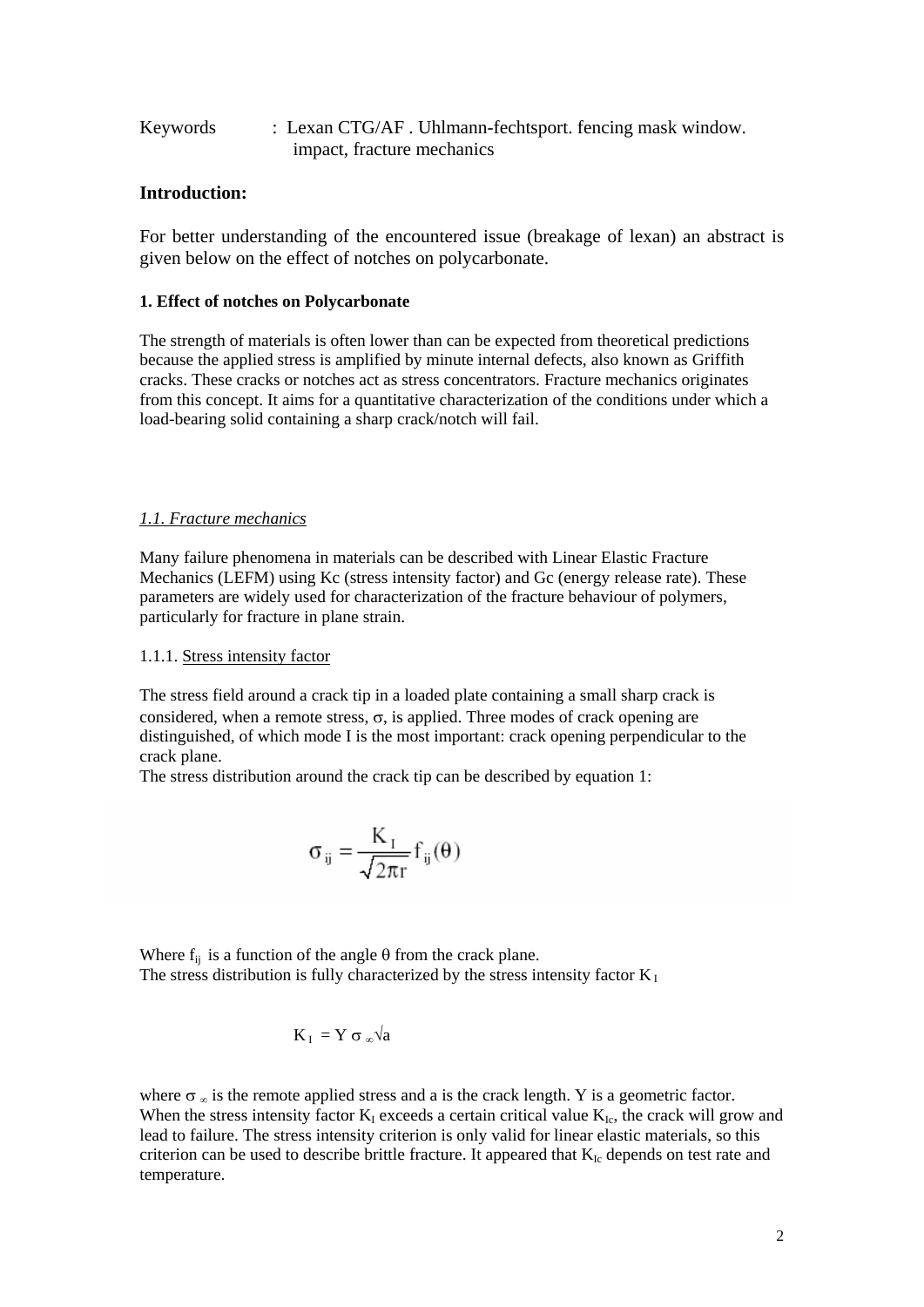#### 1.1.2. Energy release rate

Another parameter from Linear Elastic Fracture Mechanics is G (energy release rate). This approach states that crack growth can only occur if the release of elastic energy, G, is Higher than the energy necessary for formation of the crack surface, Gc. This gives a measure for the energy necessary for crack growth per unit area, the critical release agent Gc.

For linear elastic materials the energy necessary for crack growth consists only of the surface energy involved in the creation of crack surface. Considering polymers however, plastic deformation takes place next to the fracture plane. When the size of this plastic zone is very small compared to the specimen dimensions, the G-criterion is still valid. When the plastic zone becomes too large, other methods have to be used that take into account the energy dissipated by the plastic deformation during fracture.

When the materials behave in a linear elastic manner the two critera  $K_i$  and  $G_i$  are related. It can be shown that:

$$
G_{Ic}=\frac{K_{Ic}^2}{E^*}
$$

Where  $E^* = E$  (Young's modulus) for plane stress and  $E^* = E/(1-v^2)$  for plane strain. Furthermore it can be shown that

$$
G_{Ic} = \frac{U}{BW\phi}
$$

where U is fracture energy, B is the specimen thickness, W is the width and  $\varphi$  is a correction factor that depends on the specimen compliance C and a/W ratio. This allows for the determination of Gic directly from the slope of the relationship between fracture energies, U, and BWϕ obtained from experiments on specimens with different initial crack lengths.

The LEFM approach can be used when the size of the plastically deformed zone at the crack tip is small, i.e. less than 2% of the specimen dimensions and when the deformation at the crack tip occurs under plane strain conditions. The shape and size of the plastic zone can be described by:

$$
r_p = \frac{1}{2\pi} \left(\frac{K_1}{\sigma_y}\right)^2 \cos^2 \frac{\theta}{2} \left[4(1 - v + v^2) - 3\cos^2 \frac{\theta}{2}\right]
$$

The plastic zone is much larger for the plane stress case than for the plane strain case, because of the higher constraint of plane strain, since lateral strain is obstructed in the plane strain situation. In the plane stress case a larger portion of the material can participate in energy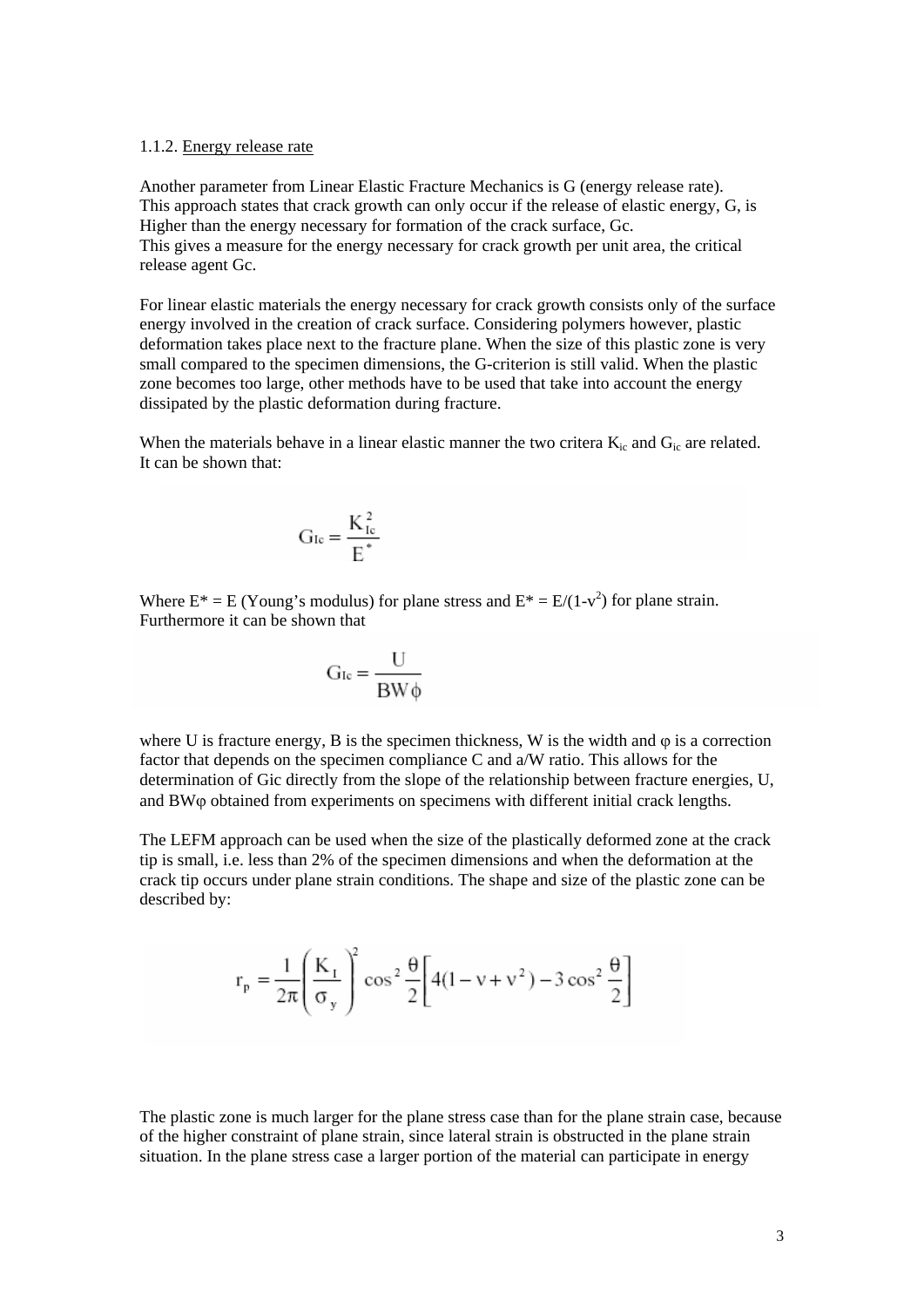absorption. Fracture toughness is closely related to the plastic zone size and will be minimal when the zone is at its smallest. This will be the case under full plane strain conditions. For a notched specimen or sheet, plane strain condition will exist in the center region. The surfaces are in plane stress and the center region can be in plane strain. So a complete plane strain situation is in principle never achieved. This results in a dog-bone shaped plastic zone. See figure 5.



It was found empirically that LEFM can be used when three specimens geometry conditions are met:

B, (W-a) and a> 2.5 (Kic/ $(\varphi_y)^2$ 

For a polycarbonate specimen with a sharp notch,  $K_{i,c}$  is typically 2.24 and  $\varphi_v = 64$  Mpa. The calculation for the necessary specimen dimensions indicates that a PC specimen with thickness > 3mm would fracture under plane strain conditions. However, for PC-specimens that meet this condition, extensive plastic deformation is still visible. As mentioned before the LEFM approach cannot be used to describe the fracture behaviour of ductile-fracturing materials, because of the large size of the plastic zone near the crack tip.

For materials that show extensive plastic deformation, other methods are available, such as the J-intergral or the essential work-of-fracture method. When large plastic deformations occur in a material, at high test speeds the deformation is expected to lead to local warm-up of the material. The resulting increase in local material temperature is a function of test rate and the amount of deformation in the material.

1.1.3. J-intergral

The parameter J may be considered as the rate of change of potential energy with extension of the crack. For linear elastic materials, J equals G. Crack growth will occur when J exceeds a critical value  $J_{IC}$ . It can be shown that:

 $J = 2U/Bl$ 

Where u is the total energy under the load-deflection curve, and l is (W-a). This equation simplifies the analysis needed to determine the critical J value of the onset of crack growth. Several ASTM E813 standard method for J-intergral measurements exist.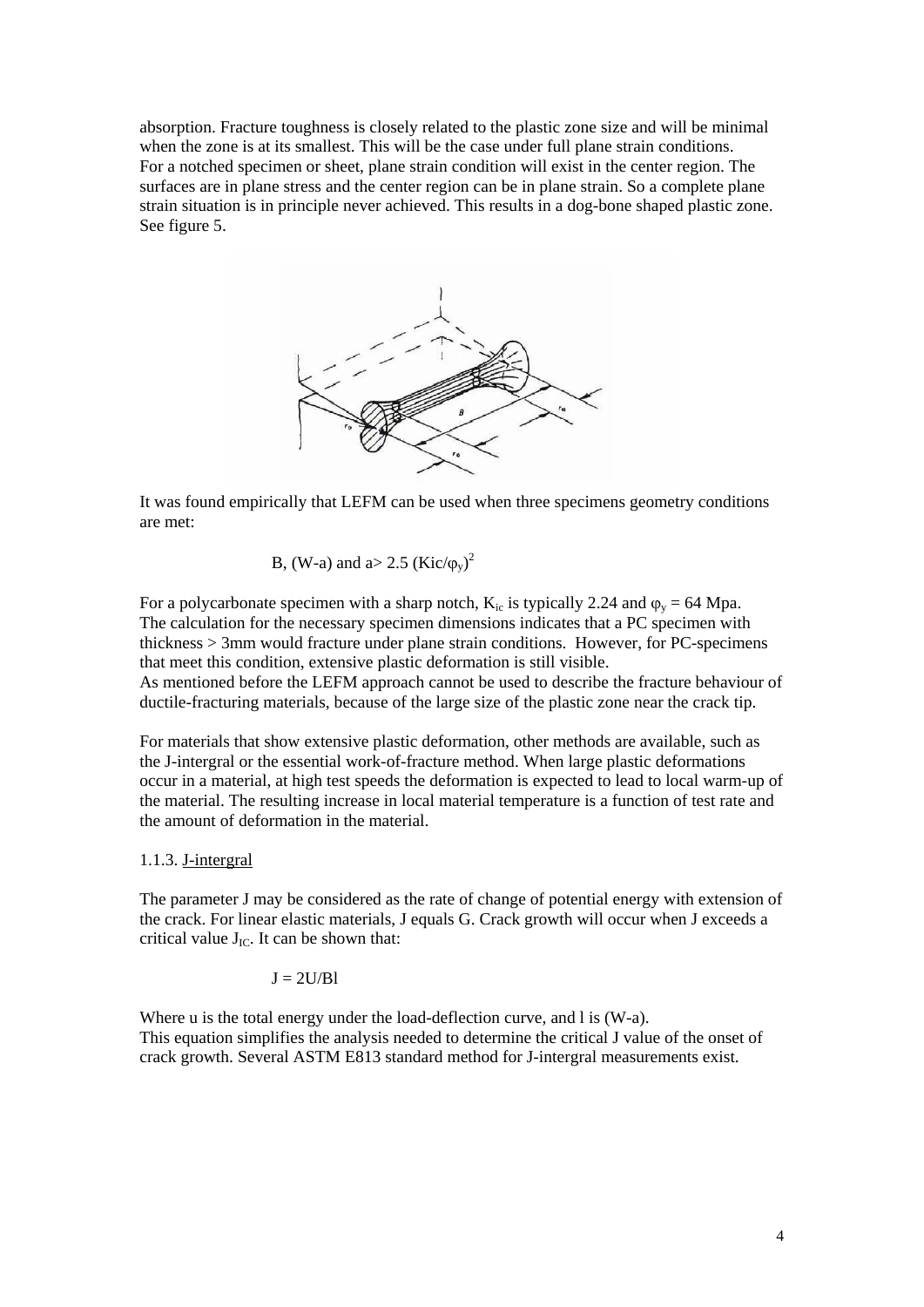**View of failed fencing mask – FIE 1600 N – code GCN 09011017 M 2005 Brand : Uhlmann – Fechtsport Germany** 





Mask code : **GCN 09011017 M 2005**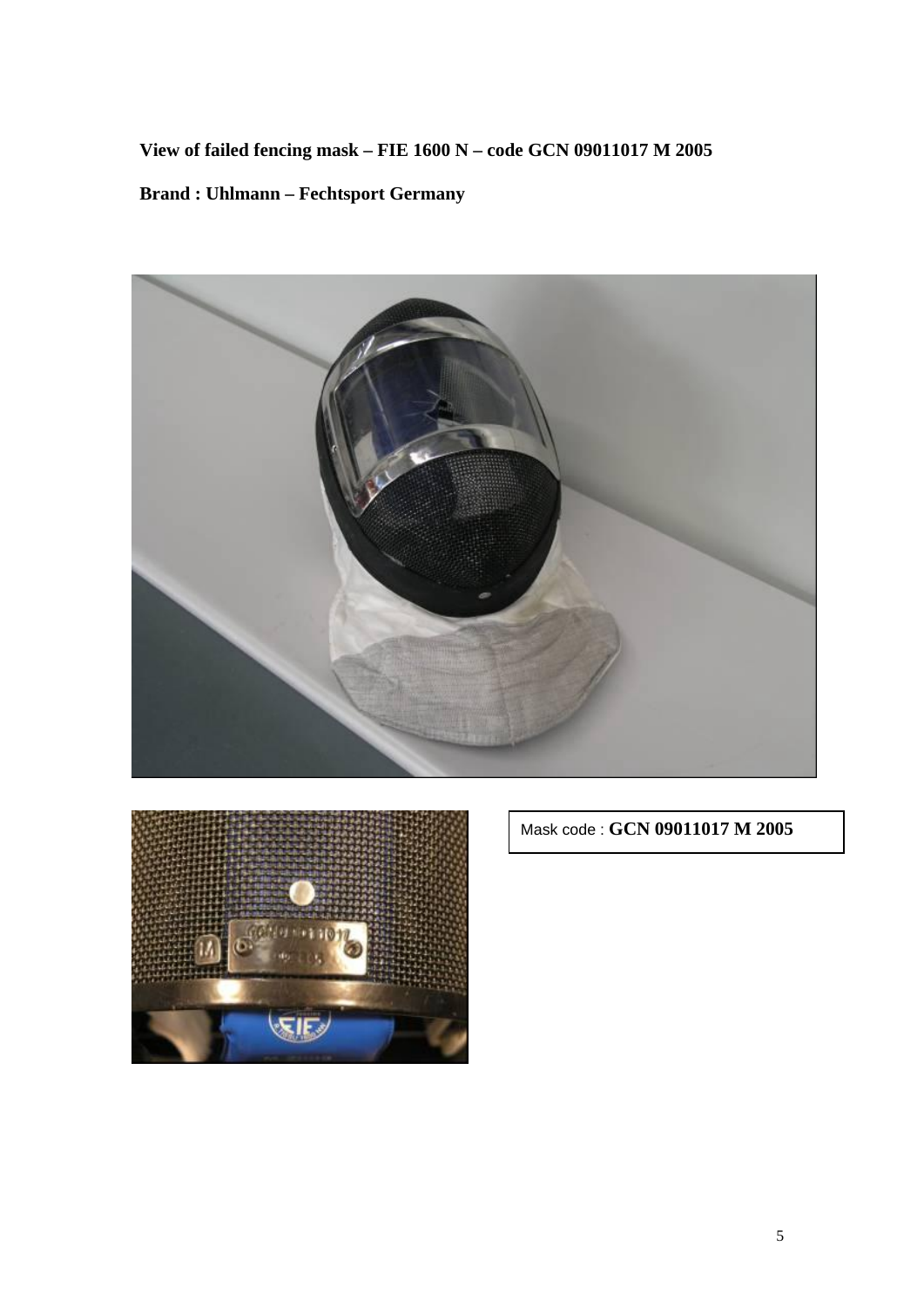# **2. Visual assessment :**

The visor was inspected by means of polarized light and it was found then that visor was not manufactured from a sheeted product. This visor was injection moulded. Three gates were found in the bottom edge of the visor and also the polarized stress pictures clearly shows the infill pattern of the material in the mould (see pictures below).



It was then checked if a coating was present on both outside and inside surfaces by means of an ATR/FTIR evaluation. By means of this technique it could be concluded that no coating was present and material of the visor is polycarbonate.

Sample was then tested by using thermal desorption gas chromatography-electron ionization mass spectrometry (TDS-GC-MS-EI) to check the presence of released volatiles. Thermal desorption of the material and on-line GC-MS analysis gives a very detailed picture of the compounds present in the sample.

MS detection clearly demonstrates not the common used additives from our material (Sabic). Obtained chromatogram shows the presence of several typical products, which are an indication that the material was made of a competitive PC (like DOW, Enichem or Teijin).

Main conclusion from these studies is that visor is made from an unknown PC product. The brand coding (Lexan) on this visor is therefore seriously questioned. It needs to be mentioned further that resin type of the polycarbonate is very relevant. For the manufacturing of lexan sheeted products high viscous polycarbonate resin is used. Such products will have an improved impact performance and modestly better chemical performance.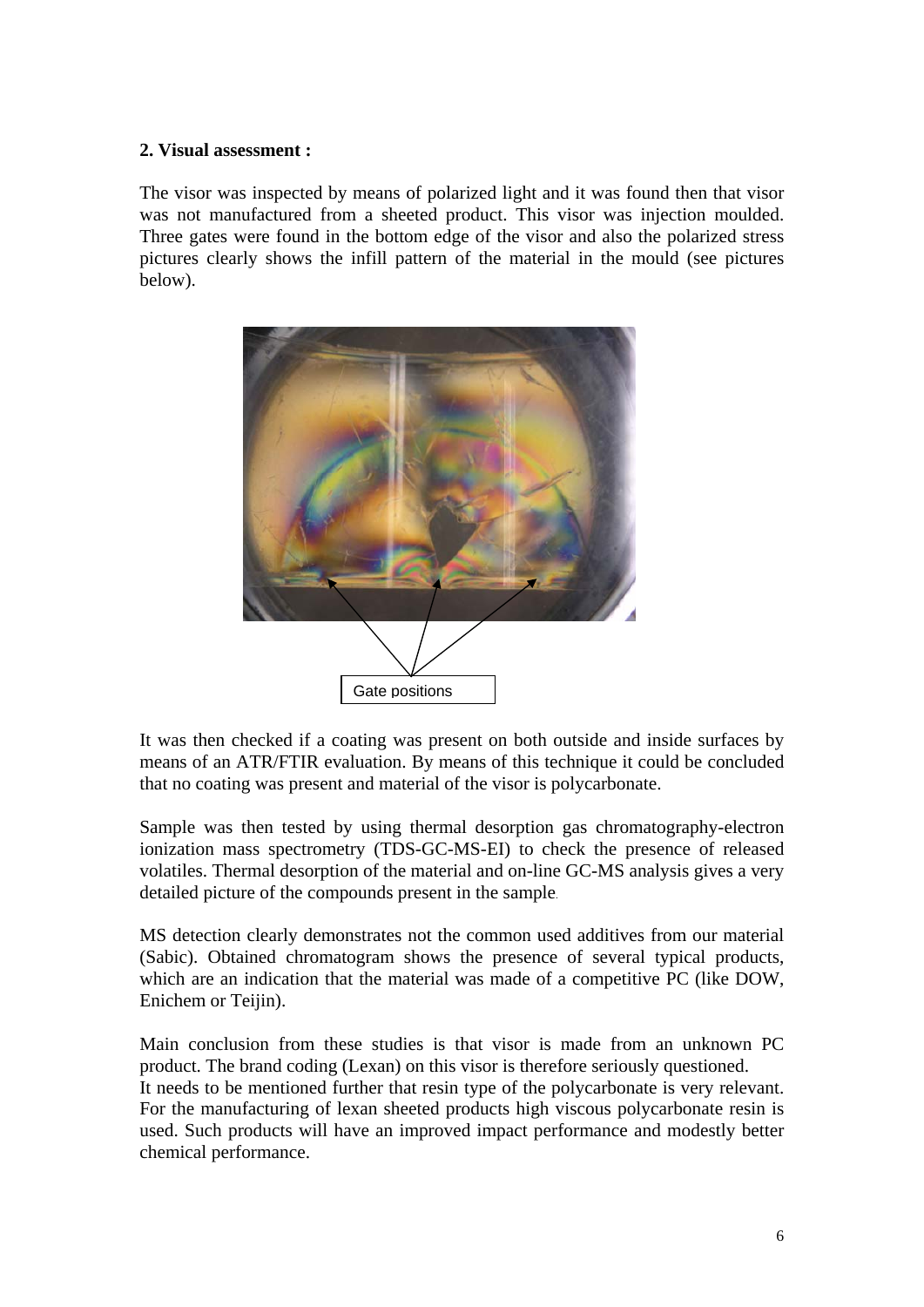## *2.1. Visual assessment of failure area*

The failure typically started at the bottom edge of the visor. A piece of the material was blown out the surface upon impact. Upon observing the visor in a light beam stress crazes were seen in the middle bottom side of the visor (crack initiation point) over a distance of plus minus 10 mm. Same craze phenomena were also observed in the top side middle section. Here also a small crazes was seen in the surface. This craze seems to have started on the rebate edge of the metal cover frame.



Crack edges are typically showing a brittle fracture at the starting point and then changing to a more ductile failure like tearing. This is inidicative that initial failure was triggered by a notch alike origin. There were several factors, which can have triggered this. First the presence of the small micro crazes in the bottom edge of the visor. These crazes were found to coincide with the cut off gate of the used runner system used for injection moulding of this visor. It's known that such areas can have a considerable higher stress level. Two other factores for notch initiation are the presence of scratch marks on the visor surface and the relative sharp edges of the metal cover plate.

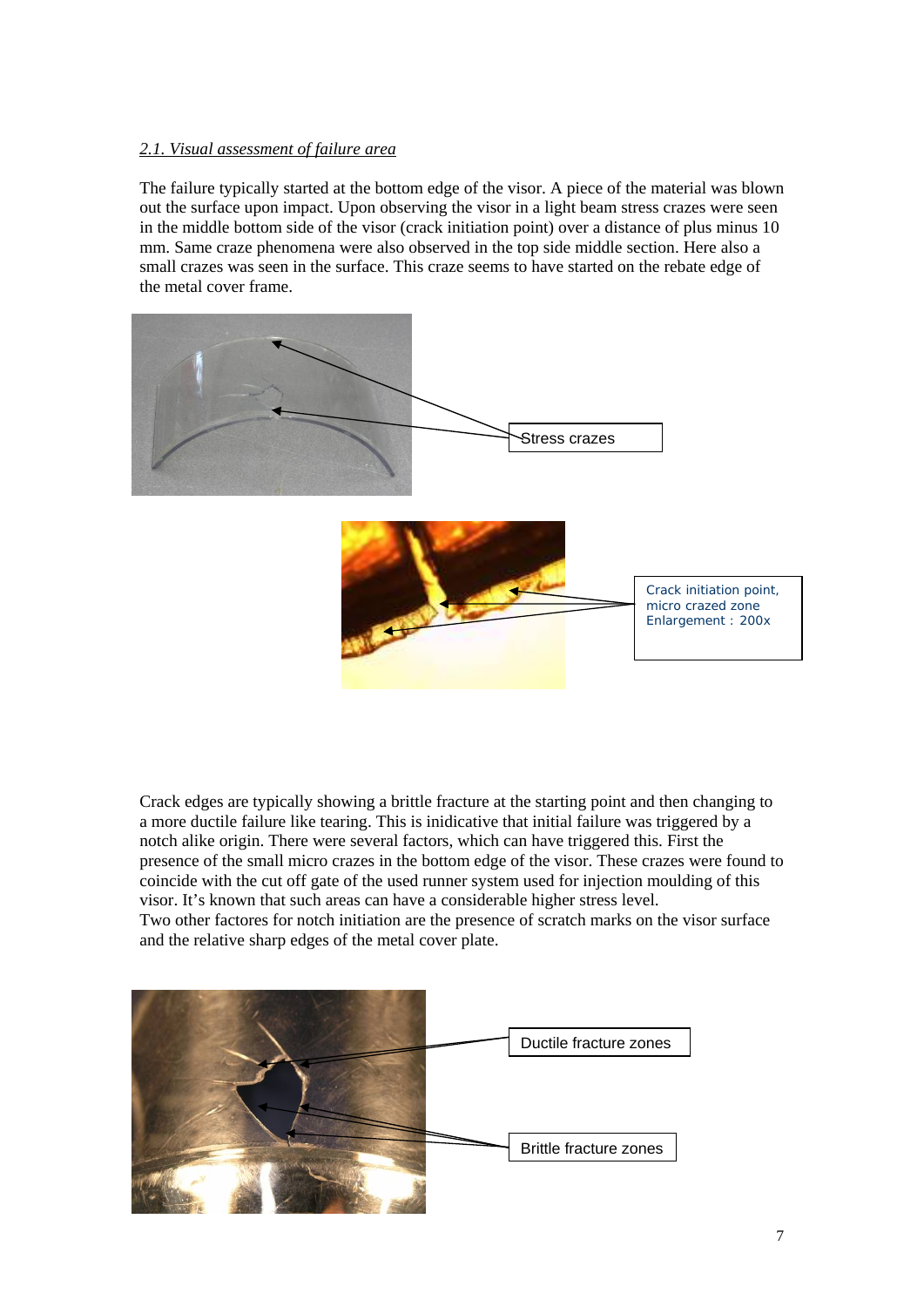

Stamped information in visor surface

Stamped information either hot or cold will cause some stress build up and also can initiate notch effects in the visor. Better to either apply a compatible sticker product and if permanent marking is mandatory a "sand" blasting technique could be considered instead. Best is to put this coding on the exterior face of the visor. This surface normally we be loaded in compression. Which is an more ideal situation when compared to a tensile load.



Fixation nuts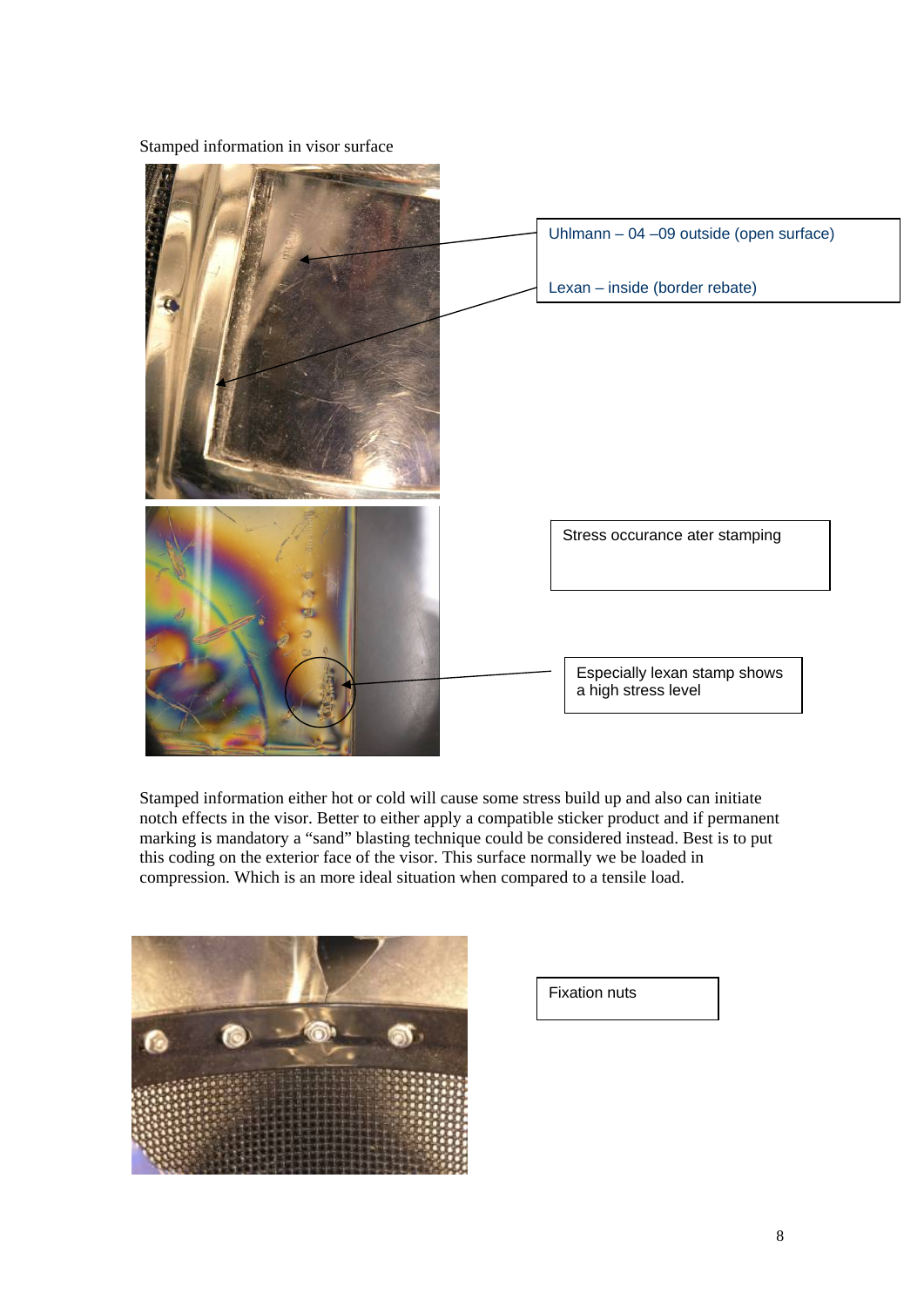The mounting torque during installation can cause an additional stress in the PC visor. Also if these nuts are tight to heavy the metal outer frame can cut into the visor surface causing a notch effect. In order to prevent overtightening metal infill rings can be used and/or the mounting torque should be defined.

Its' futher advised to put a rubber liner in the rebate circumference of both mask and cover metal. This rubber obviously needs to be compatible with lexan. A Shore A hardness of 65 and sufficient thickness should prevent contact of the lexan with the metal edges upon impact. This should prevent any notch initiation effect from the metal parts and also would allow some deflection of the lexan.

Below is an overview of chemical substances found on this mask



As it's known that chemicals may have an adverse effect on the polycarbonate performance there is a need for proper evaluation of the risks involved. It's unknown if such assessments were made.

Especially volatile solvents as used in marker pens and plasticizer used in soft PVC packaging materials are known to give rise to stress corrosion issues with the material. As stresses in these visors cannot be excluded care needs to be exercised to use proper chemical products.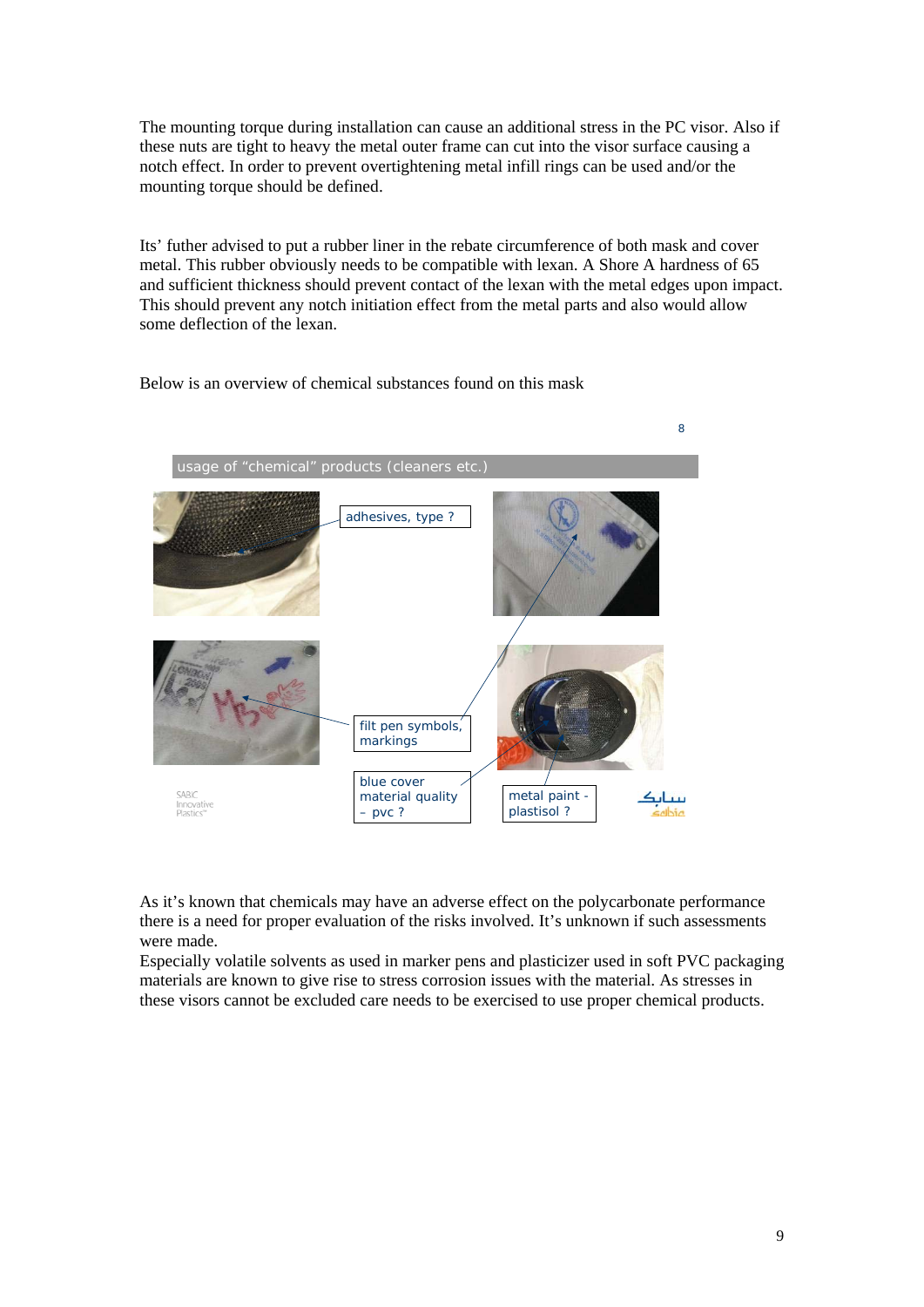The edge finish of this visor is far from optimal. Edges are sharp and do contain a lot of indentations (notches). These all need to be improved. Tapering of these edges is advised strongly.

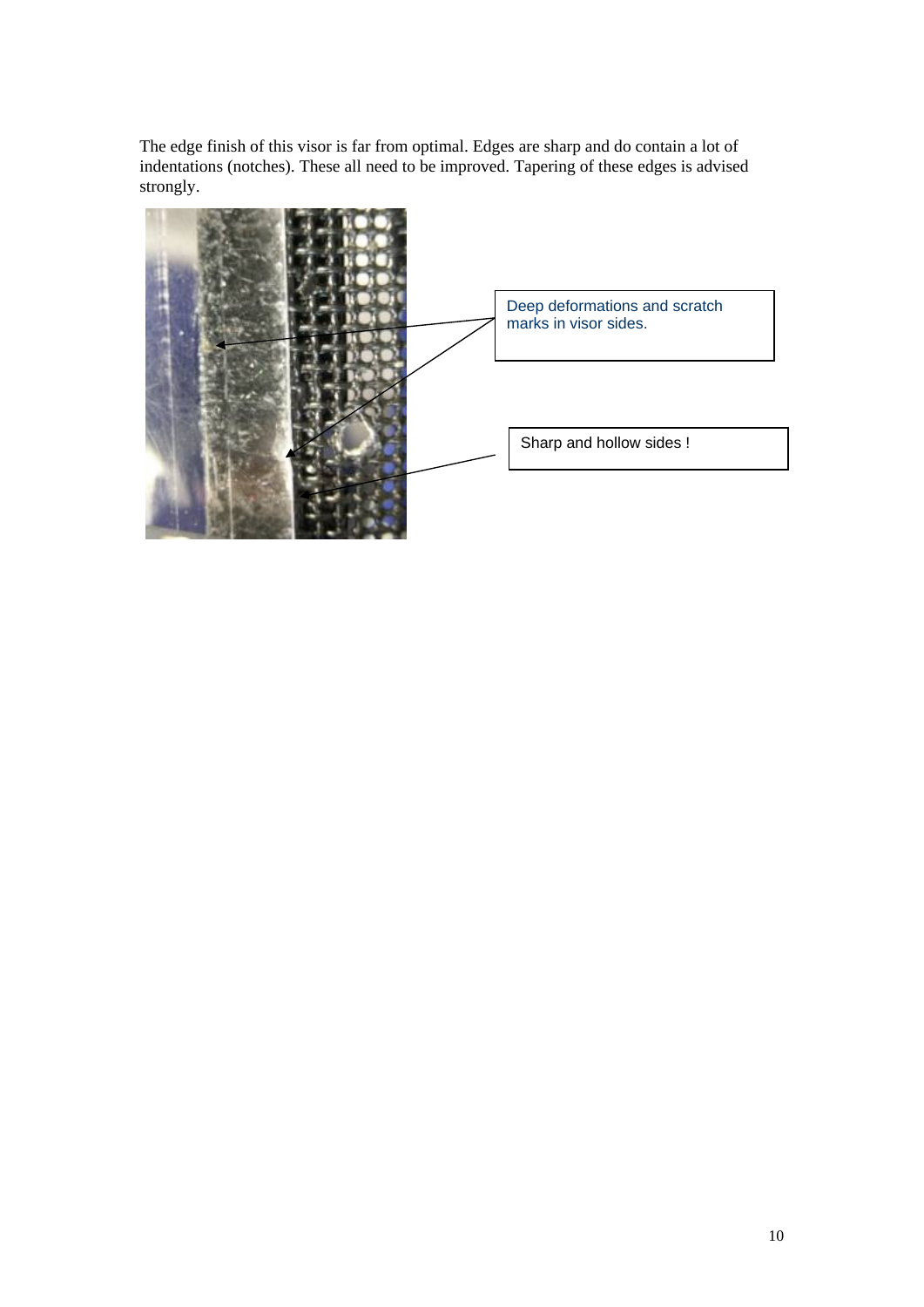## *2.2. Dimensions – Gauge and bending radius*

| Ulmann Visor - radius evaluation                                 |         |              | heigth 100 mm, length outside 215 mm |              |                    |              |  |  |
|------------------------------------------------------------------|---------|--------------|--------------------------------------|--------------|--------------------|--------------|--|--|
|                                                                  |         |              | thickness in mm                      |              | 3                  |              |  |  |
|                                                                  |         |              |                                      |              |                    |              |  |  |
|                                                                  |         | radius in mm |                                      | radius in mm |                    |              |  |  |
|                                                                  |         | outside      | average                              | inside       | outer fibre strain | delta strain |  |  |
|                                                                  |         |              |                                      |              | if not draped, %   | %            |  |  |
|                                                                  |         |              |                                      |              |                    |              |  |  |
| Lexan visor top                                                  | outside | 93           |                                      |              |                    |              |  |  |
| Lexan visor bottom                                               | outside | 93           | 93                                   | 90           | 1.639              |              |  |  |
| Mask - top                                                       | outside | 80           |                                      |              |                    |              |  |  |
| Mask - bottom                                                    | outside | 77           | 78.5                                 |              | 1.875              | 0.236        |  |  |
| Metal cover - top                                                | outside | 87           |                                      |              |                    |              |  |  |
| Metal cover - bottom                                             | outside | 85           | 86                                   |              |                    |              |  |  |
|                                                                  |         |              |                                      |              |                    |              |  |  |
|                                                                  |         |              |                                      |              |                    |              |  |  |
|                                                                  |         |              |                                      |              |                    |              |  |  |
| <b>INTRODUCED OUTER FIBRE STRAIN AFTER ASSEMBLY IS +/- 0.24%</b> |         |              |                                      |              |                    |              |  |  |

The difference in radius between visor and mask curvature will introduce an outer fibre strain after assembly of the visor of approx. 0.24 %. In principle such a strain can be handled well by lexan. However if incompatible and/or stress corrosive chemicals can come into this area stress corrosion may result from this.

In view of the micro crazes found in this visor it seems very likely that above situation has occured. Eg. Stress in combination with a critical chemical product(s).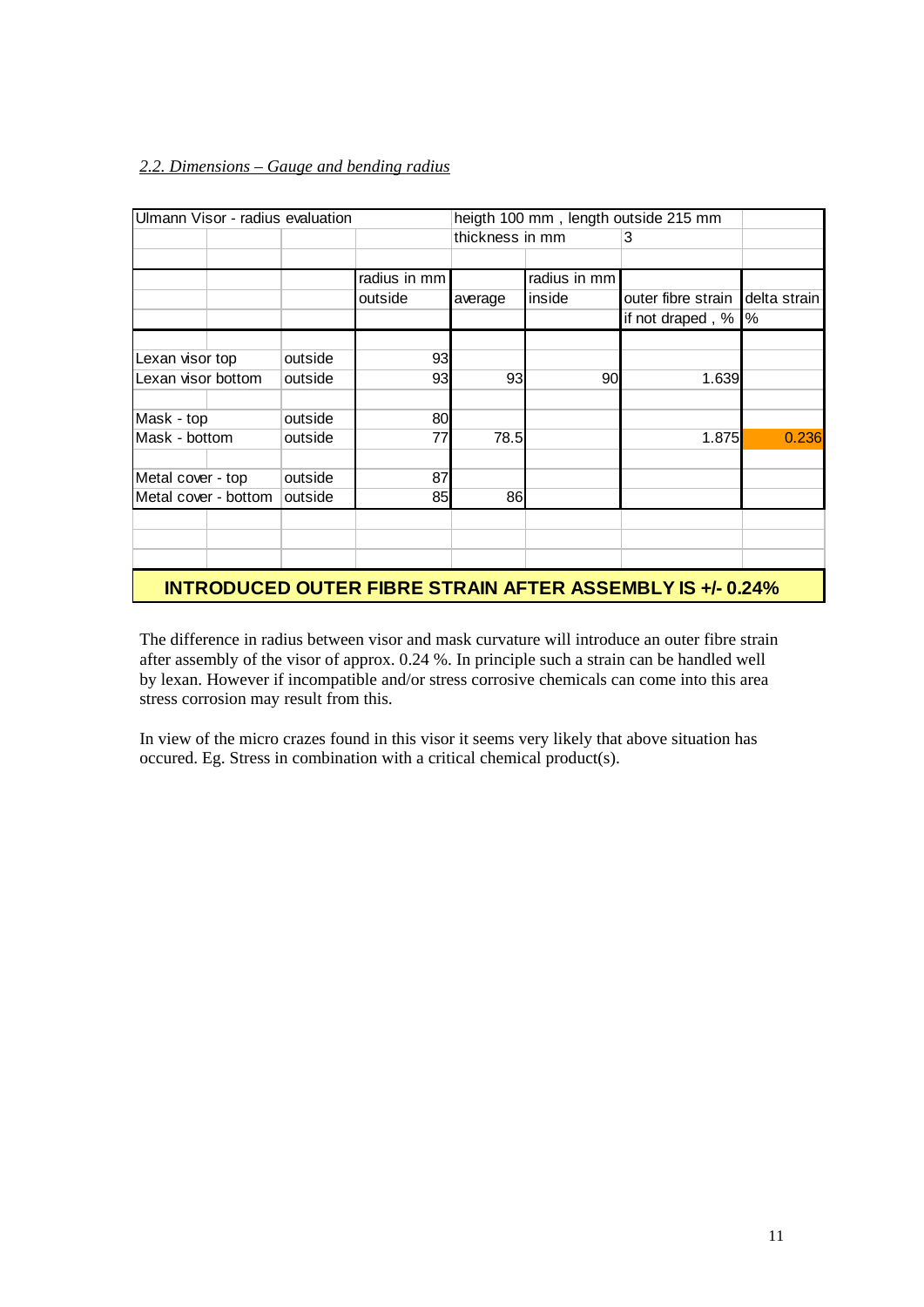## *2.3. general*

Increase lifetime of the protective visor:

To increase the long-livety of the visor it can be considered to use a sacrificial layer over the real visor. This layer can consist of a thin gauge lexan film which is mounted on the outside over the existing visor. When this film becomes scratched it should be easily replacable. Such films even don't need drape forming. But can be placed over the visor straight away. A thickness of 500 micron for instance would give an outer fibre strain of 0.3%, which is fully acceptable for lexan.

Visor exchange should be made very simple. This will invite people more to change the visor when deep scratch marks have occurred.

#### Protective bags:

Its further recommended to transport masks in a suitable bag. Use of soft pvc packaging materials can release plasticizer into the bag and onto the visor causing stress corrosion Note: pvc plasticizers are stress corrosive products for lexan

#### Visor exchange:

With this type of visor some advice needs to be given as too installation torque. Too high torque mat create high stress and could also cause a cutting actions of the metal cover

#### Visor Radius / helmet size:

The visor radius shoud exactly follow the radius of the mask. If more helmet sizes are used this also will mean more visor types need to be available.

Note: One bending radius can never accommodate all sizes.